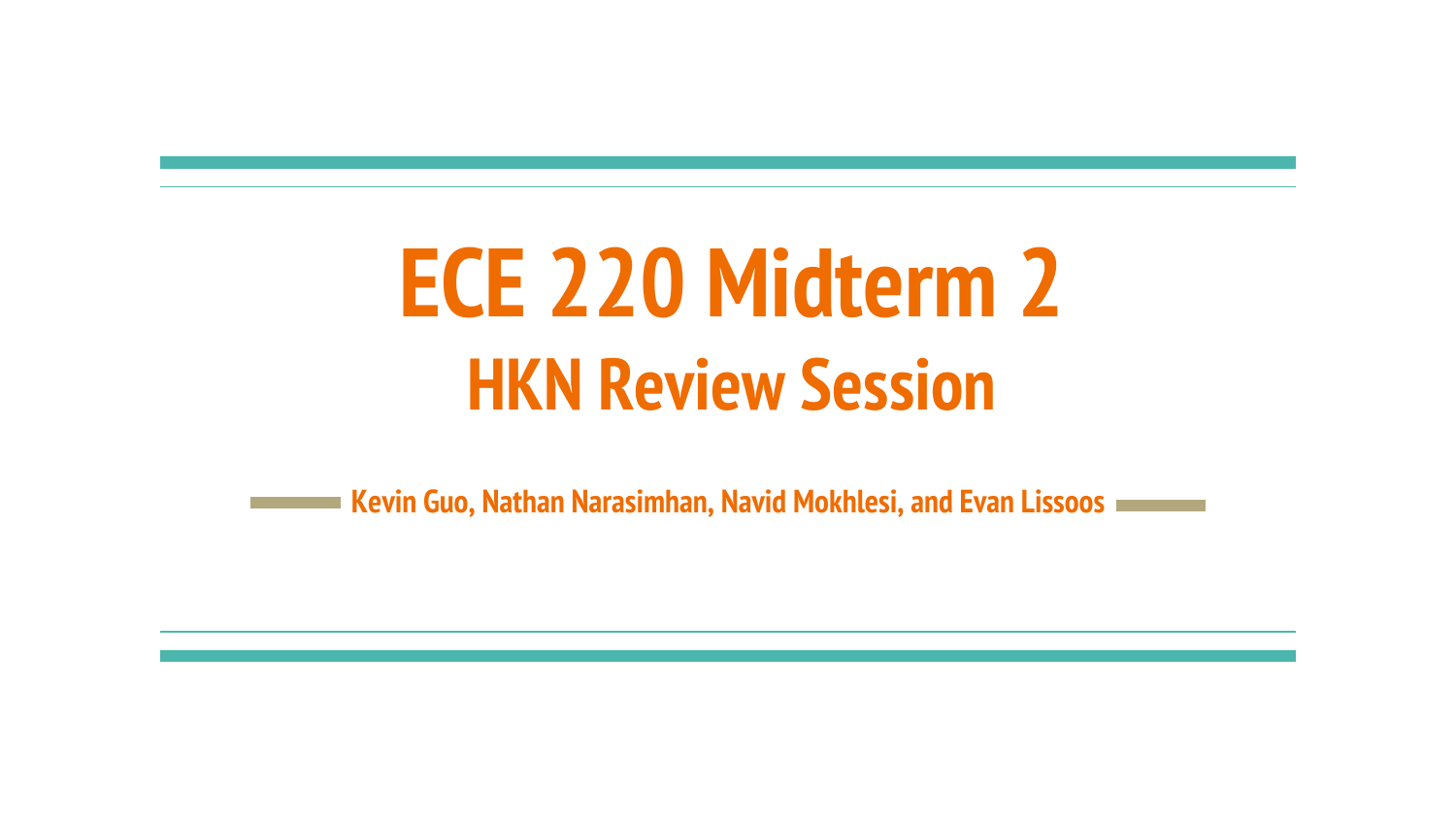### **Pointers**

- $\bullet\quad$  \* is the dereference operator
- & is the reference operator
- Example: int swap function
	- void charSwap(char \* a, char \* b){
		- char temp;
		- $\blacksquare$  temp =  $*$ a;
		- $a = *b$ ;
		- $\bullet$  \*b = temp;}
	- $\circ$  char c1 = 'a';
	- $\circ$  char c2 = 'b';
	- charSwap(&c1, &c2);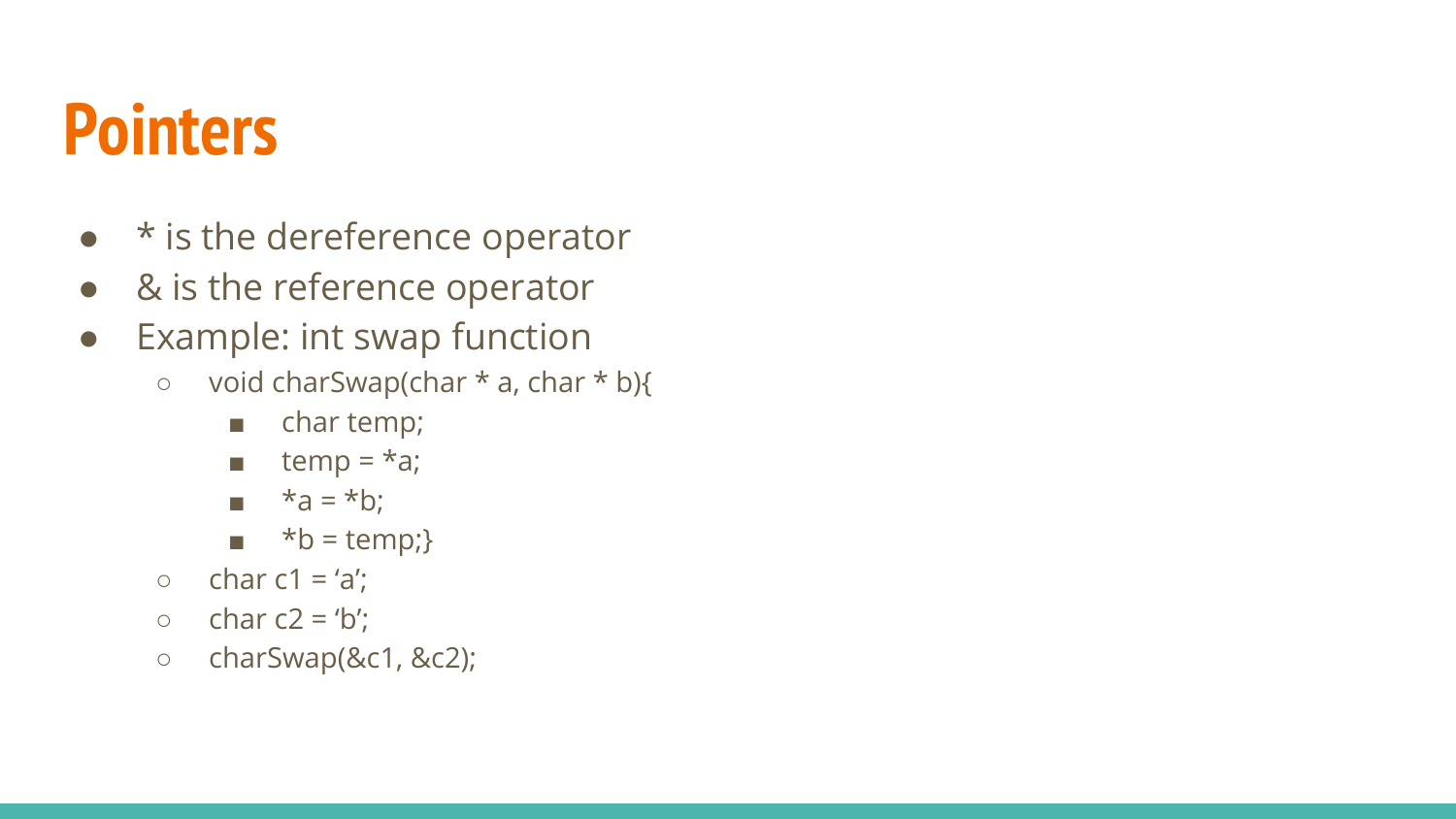## **char \* string = "arrays and pointers and stuff"**

- An array is a collection of items in memory together, which can
- Declare an array of 10 ints
	- $\circ$  int arr[10];
- Strings are arrays of characters and are NULL terminated
	- Instead an array of characters
	- char str[10];
- 2D arrays are also supported in C
	- int 2d\_arr[10][10];
	- $\circ$  row  $*$  num cols + cols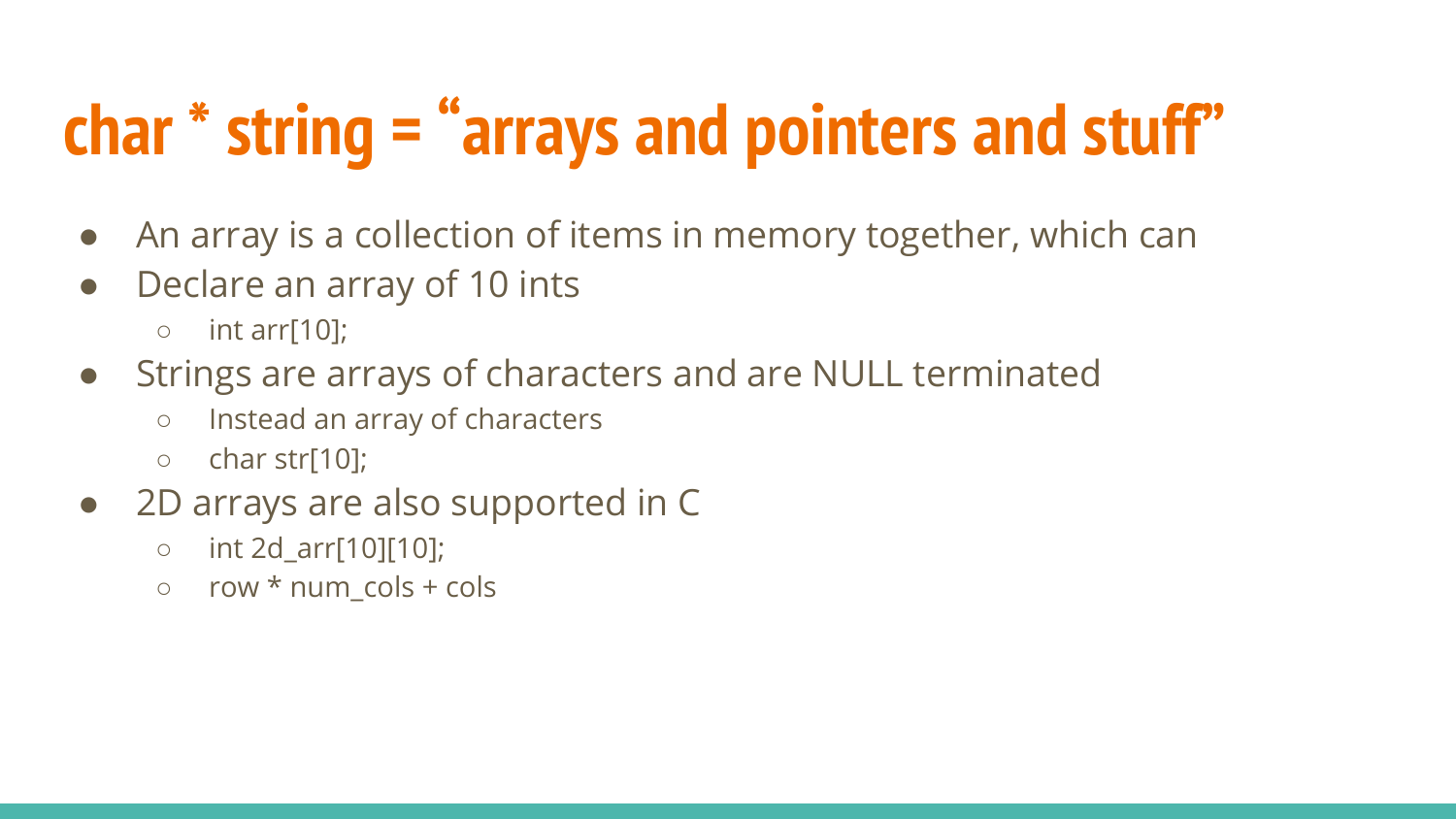## **"Recursion" and "Backtracking"**

- Recursion generally involves using a solution to a more basic problem, and a reductive step with base case implementation to ultimately deliver the answer to the caller.
	- In general, it can function somewhat as a loop
- Backtracking is a generally recursive use of a global/shared resource to produce / find a particular result
	- In general involving permuting/modifying that static resource in some way
	- Then checking if that permutation actually worked, if yes, return the result
	- Else: backtrack, and undo that permutation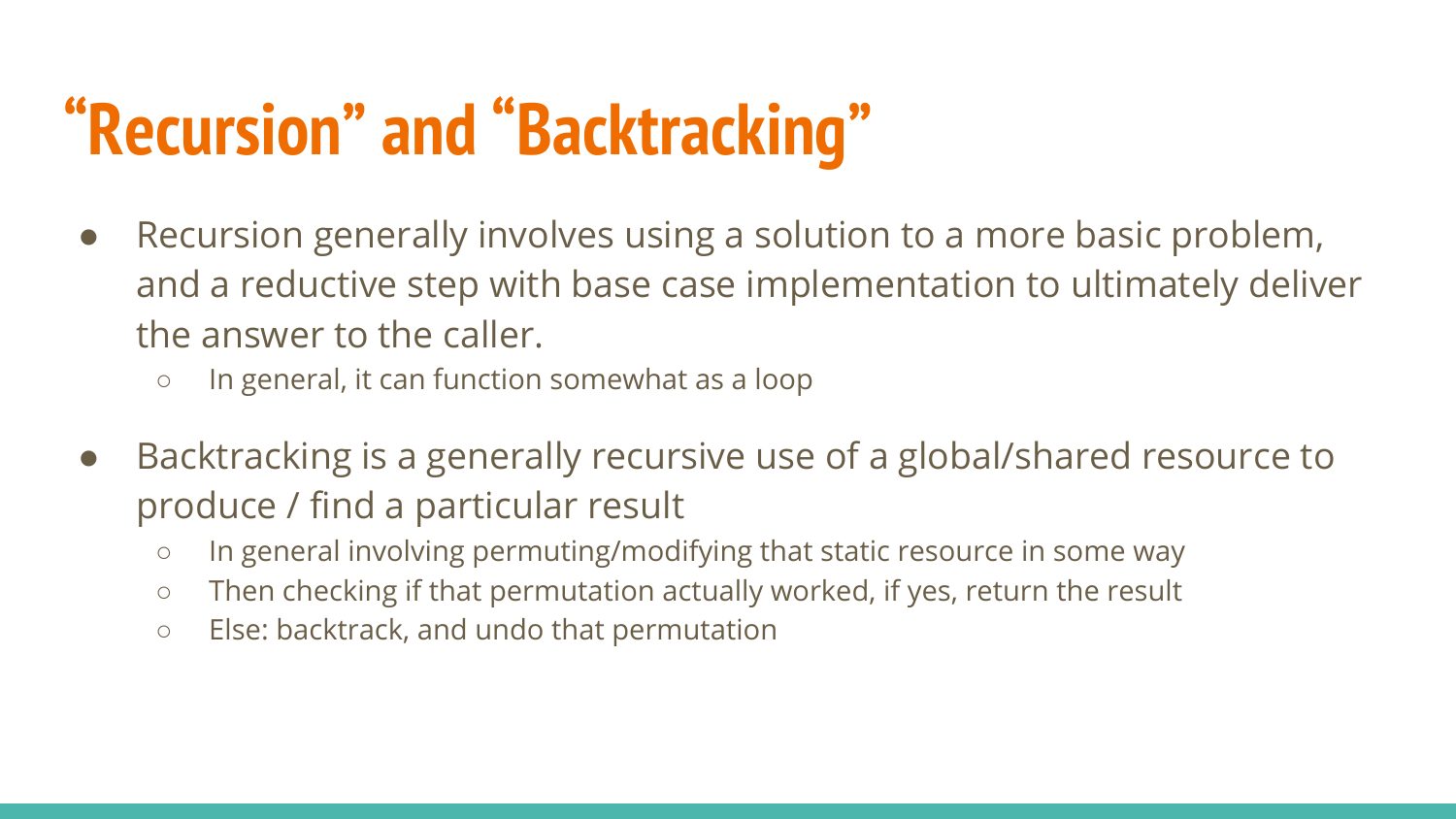### **Types**

- Cool things about types in C
	- $\circ$  Types can be changed dynamically with a cast! ie (5/7)==0, but (((float) 5)/7)!=0
	- Unsigned vs Signed! Unsigned vars will Zero-EXT, Signed vars Sign-EXT, when casted to a longer data type ((int) ((char) -5)) != ((unsigned int) ((unsigned char) -5)) , when doing comparison operations (<, >, etc.)
	- Why does the type of a pointer matter? The amount of bytes that are returned when a pointer is dereferenced, The amount the actual pointer value changes when a quantity is added to it.
	- Array pointer duality: Where arrays are represented by pointers to the first element of an array, and can be dereferenced and incremented in order to access other elements.
	- $\circ$  char alf[4] = "abc" is the same as char alf[4] = {'a', 'b', 'c', 0} (the Null character is automatically there in the first case because the compiler knows you need one) HOWEVER! If declared char  $*$  alf = "abc"; alf could point to read only memory, so it is non-writable.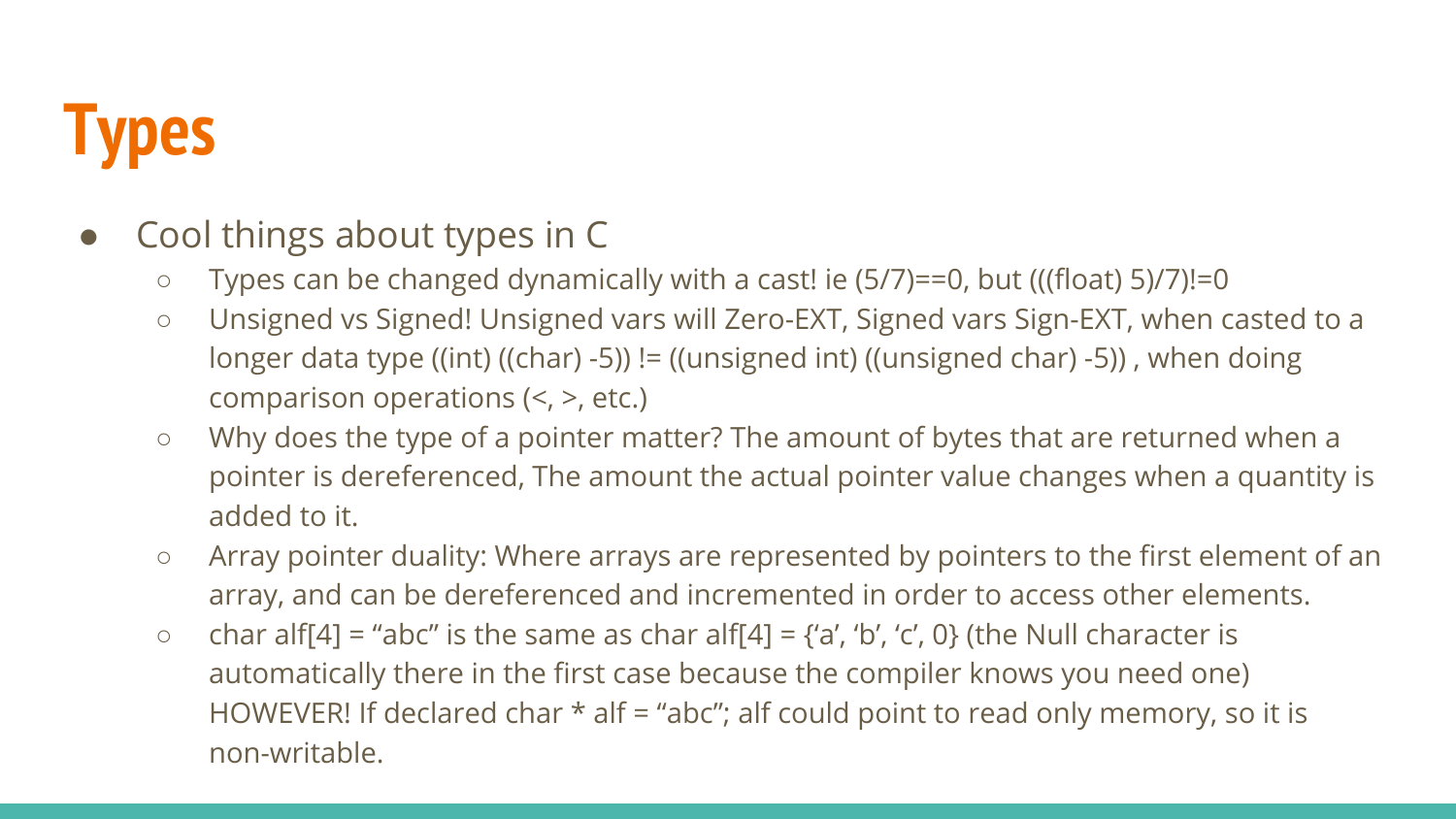### **Structs**

- Cool things about structs in C
	- They basically just store memory offset information for the C compiler to use to look up particular data
	- O typedef struct point t{int x; int y;} point t; //allows you to use point as a datatype
	- Using typedef adds point to the list of types, otherwise you would need to write struct point\_t instead of point\_t when using that data type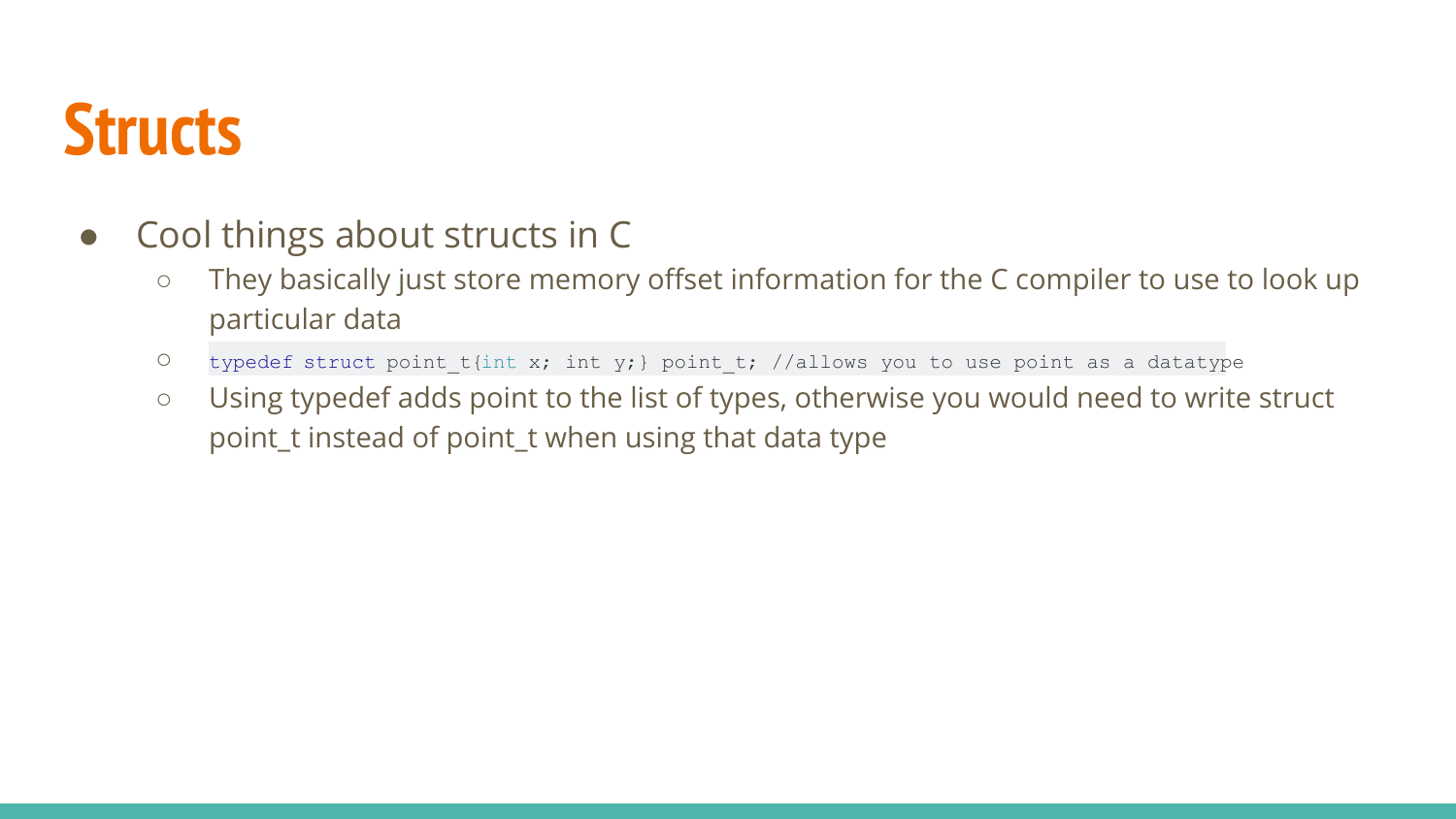### **Run-Time Stack Important Registers:**



- R4: Global data section
- R5: Base of runtime stack
- R6: Top a runtime stack
- R7: Return address

### **Updating the runtime stack**



### Pop:

ADD R6, R6, #1 ;Update pointer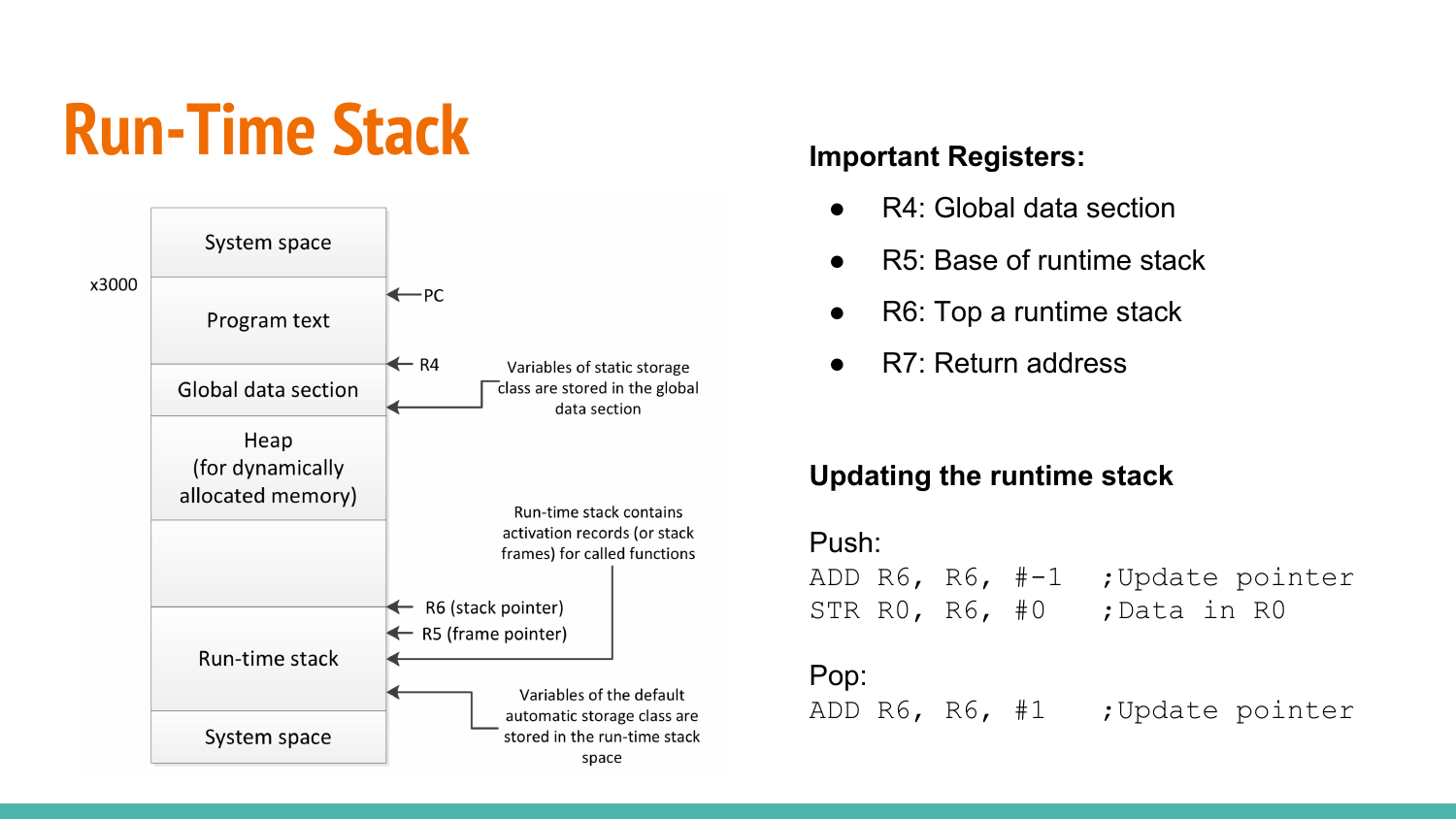### **Run-Time Stack (Continued)**

### **Bookkeeping Info:**

- Callee frame pointer
- **Return address**
- Return value



**● Things to Remember:**

- Activation record: how to create and tear-down
- The record is popped when exiting the function
- Update the stack frame
- Parameters pushed right to left
- Local variables pushed to stack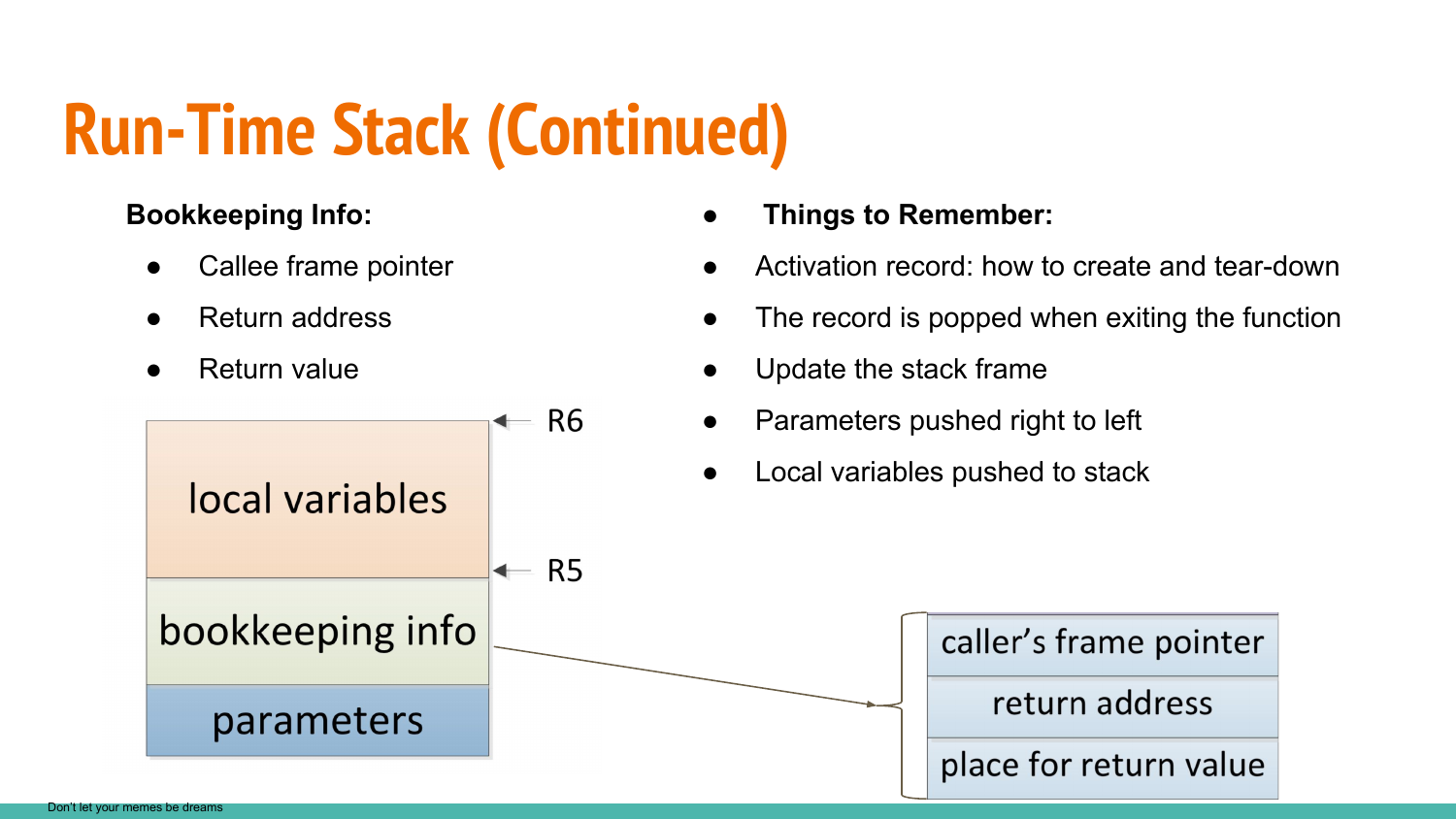### **Cheat Sheet**

- C to LC-3 example (check Patt and Patel)
- Examples of your weakest areas
	- Pointer Examples
	- Linked List Examples
	- Tree Traversals
	- Backtracking
	- Syntax?
- You have a lot of space